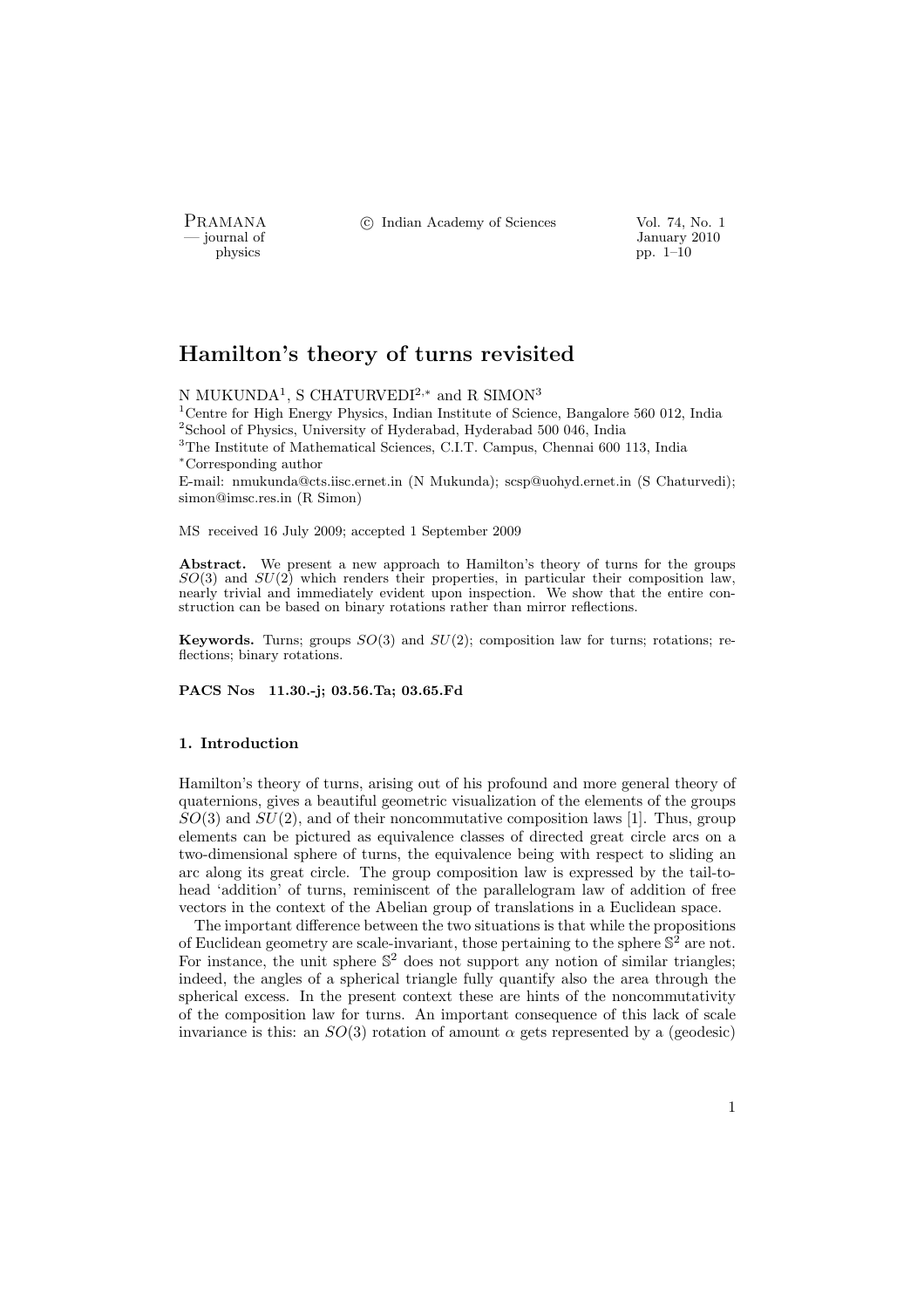arc of length  $\alpha/2$ ; no other multiple of  $\alpha$  will return the correct multiplication law for the group in terms of geometric composition of these arcs.

An easily accessible and readable account of the theory of turns is given in the well-known monograph of Biedenharn and Louck on angular momentum in quantum physics [2]. Applications to classical polarization optics [3], to geometric phases for two-level systems [4], and generalizations to the noncompact groups  $SL(2,\mathbb{R}) \sim$  $SU(1,1) \sim Sp(2,\mathbb{R})$  [5,6] and  $SL(2,\mathbb{C})$  [7] which are double covers of the Lorentz groups  $SO(2,1)$  and  $SO(3,1)$  respectively, have been developed elsewhere.

The purpose of this paper is to present a treatment of turns which renders their origin and properties extremely elementary, indeed to such an extent that further simplification would seem essentially impossible. The main property that is exploited is the fact that every plane rotation can be expressed (not uniquely) as the product of two reflections, and the amount of freedom available in doing so (this freedom or nonuniqueness turns out to be essential for the theory). It is then shown that the origin of the turn concept can be traced to this geometrical fact, and that it can be easily generalized to all proper rotations of  $\mathbb{R}^3$ . As a result of the formulae that one is led to, the (noncommutative) rule for composing turns is found to require no calculations at all as it is immediately evident upon inspection.

Section 2 settles notations for describing elements of the two groups SO(3) and  $SU(2)$  in a manner that matches the two-to-one homomorphism from the latter to the former. Section 3 considers first the representation of elements in the  $SO(2)$ subgroup of  $SO(3)$  as a product of two plane reflections, and then generalizes to all elements of  $SO(3)$ . As is known, the concept of turns originates from such representations. However, to render the group composition law as a trivial geometrical operation with turns requires that we re-express reflections in planes, which are improper rotations, in terms of reflections through lines, which are proper rotations. These are the so-called binary rotations, and the details are given in §4. The case of  $SU(2)$  is taken up in §5, and §6 contains some concluding remarks.

## 2. Notational preliminaries, the groups  $SO(3)$  and  $SU(2)$

As is well known,  $SO(3)$  and  $SU(2)$  are locally isomorphic compact connected threeparameter Lie groups, which are moreover simple at the level of their (common) Lie algebra. We describe the elements of both groups using the well-known axisangle parameters. Denoting axes by unit vectors  $\hat{\mathbf{n}}, \hat{\mathbf{n}}', \dots \in \mathbb{S}^2$  and angles of (right-handed) rotations by  $\alpha, \beta, \ldots$ , we can describe the (define representation of the) real proper orthogonal rotation group  $SO(3)$  in three Euclidean dimensions as follows:

$$
SO(3) = \{ \mathcal{R} = 3 \times 3 \text{ real matrix } | \mathcal{R}^T \mathcal{R} = \mathbb{I}_{3 \times 3}, \text{ det } \mathcal{R} = 1 \}
$$
  
=  $\{ \mathcal{R}(\hat{\mathbf{n}}; \alpha) | \hat{\mathbf{n}} \in \mathbb{S}^2, \alpha \in [0, \pi] \},$   
 $\mathcal{R}(\hat{\mathbf{n}}; \alpha) = (\mathcal{R}_{jk}(\hat{\mathbf{n}}; \alpha)), \quad j, k = 1, 2, 3,$ 

$$
\mathcal{R}_{jk}(\hat{\mathbf{n}};\alpha) = \delta_{jk}\cos\alpha + n_j n_k (1 - \cos\alpha) - \epsilon_{jkl} n_l \sin\alpha
$$
  
=  $(e^{-i\alpha \hat{\mathbf{n}} \cdot \mathbf{J}})_{jk}, (J_l)_{jk} = -i\epsilon_{jkl}.$  (2.1)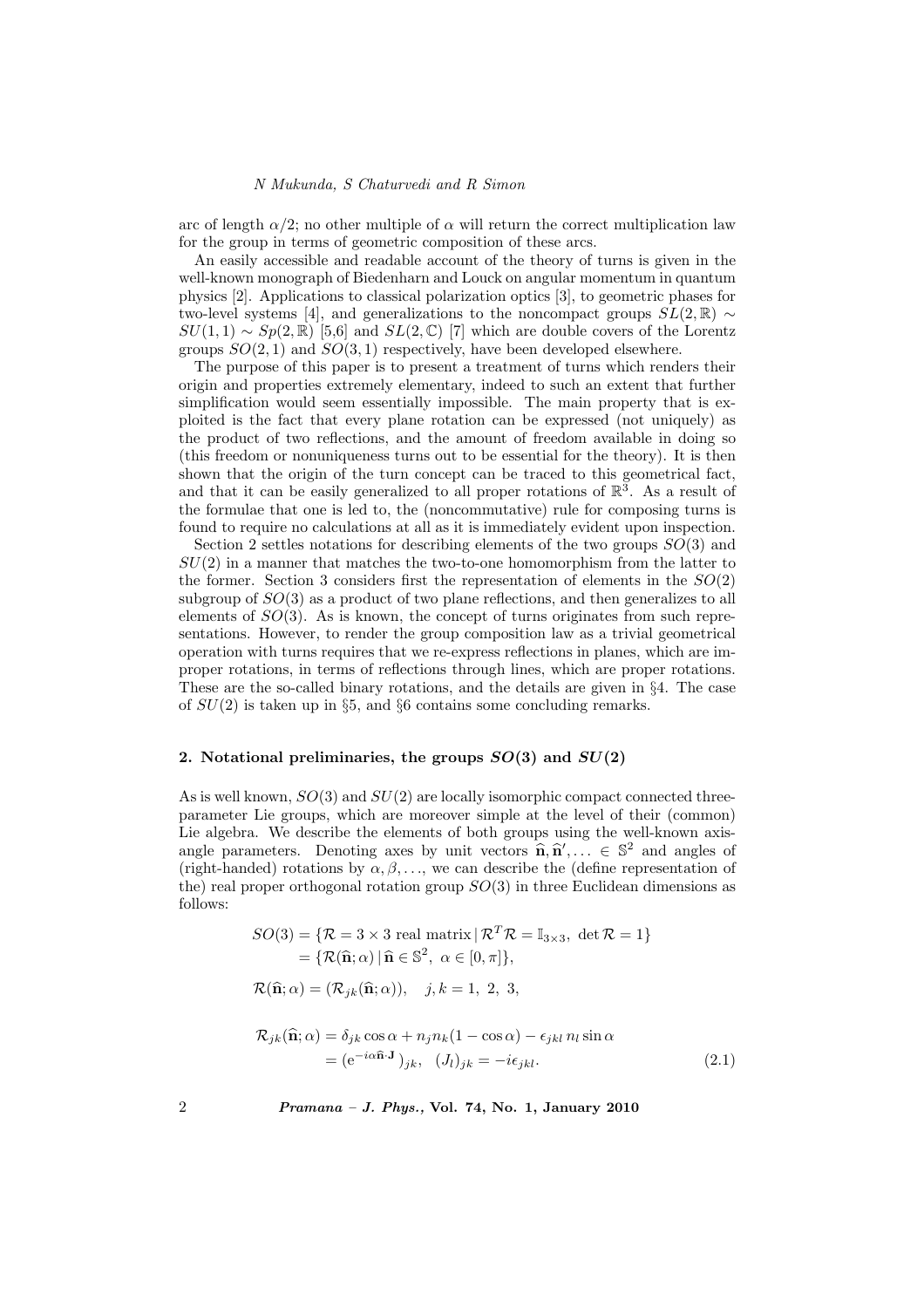Group composition is given by matrix multiplication. While the angle  $\alpha$  in  $\mathcal{R}(\hat{\mathbf{n}}; \alpha)$ and  $\mathcal{R}_{ik}(\hat{\mathbf{n}}; \alpha)$  can take any real value, it is adequate to limit it to the range  $[0, \pi]$ on account of the easily verified relations

$$
\mathcal{R}(\hat{\mathbf{n}}; \alpha + 2\pi) = \mathcal{R}(\hat{\mathbf{n}}; \alpha), \n\mathcal{R}(\hat{\mathbf{n}}; \alpha) = \mathcal{R}(-\hat{\mathbf{n}}; 2\pi - \alpha),
$$
\n(2.2)

provided we allow all  $\hat{\mathbf{n}} \in \mathbb{S}^2$ . In this way there is a unique set of axis angle coordinates for each  $\mathcal{R} \in SO(3)$ , except for elements belonging to a subset of measure zero. These are the elements  $\mathcal{R} \in SO(3)$  corresponding to right-handed rotations of amount  $\pi$  about all possible axes  $\hat{\mathbf{n}} \in \mathcal{S}^2$ , sometimes called binary rotations. The nonuniqueness of parameters for such elements arises from the relations

$$
\mathcal{R}_{jk}(\hat{\mathbf{n}};\pi) = 2n_j n_k - \delta_{jk},
$$
  
\n
$$
\mathcal{R}(\hat{\mathbf{n}};\pi) = \mathcal{R}(-\hat{\mathbf{n}};\pi),
$$
\n(2.3)

a reflection of the nontrivial global (topological) structure of  $SO(3)$ . Clearly, binary rotations are square roots of the identity:

$$
\mathcal{R}(\hat{\mathbf{n}};\pi)\mathcal{R}(\hat{\mathbf{n}};\pi) = \mathbb{I}_{3\times 3}.\tag{2.4}
$$

The  $SO(3)$  composition rule, i.e., the explicit determination of  $\hat{\mathbf{n}}''$ ,  $\alpha''$  in terms of  $\hat{\mathbf{n}}, \alpha$  and  $\hat{\mathbf{n}}', \alpha'$  is such that

$$
\mathcal{R}(\hat{\mathbf{n}}';\alpha')\mathcal{R}(\hat{\mathbf{n}};\alpha) = \mathcal{R}(\hat{\mathbf{n}}'';\alpha''),\tag{2.5}
$$

was evidently first obtained by Rodrigues in 1840 using the geometry of spherical triangles on  $S^2$  [8].

The analogous definitions for the unitary unimodular group  $SU(2)$  in two complex dimensions are

$$
SU(2) = \{ \mathcal{U} = 2 \times 2 \text{ complex matrix } | \mathcal{U}^{\dagger} \mathcal{U} = \mathbb{I}_{2 \times 2}, \text{ det } \mathcal{U} = \infty \}
$$
  
=  $\{ \mathcal{U}(\hat{\mathbf{n}}; \alpha) | \hat{\mathbf{n}} \in \mathbb{S}^2, \alpha \in [0, 2\pi] \},$ 

$$
\mathcal{U}(\hat{\mathbf{n}};\alpha) = e^{-i\alpha \hat{\mathbf{n}} \cdot \boldsymbol{\sigma}/2} = \cos \frac{\alpha}{2} - i\hat{\mathbf{n}} \cdot \boldsymbol{\sigma} \sin \frac{\alpha}{2}.
$$
 (2.6)

Here the  $\sigma$ 's are the standard triplet of Pauli matrices. The range of the angle  $\alpha$  is now  $[0, 2\pi]$  in contrast to the  $SO(3)$  case, on account of the following replacements:

$$
\mathcal{U}(\hat{\mathbf{n}}; \alpha + 2\pi) = -\mathcal{U}(\hat{\mathbf{n}}; \alpha), \mathcal{U}(\hat{\mathbf{n}}; \alpha + 4\pi) = \mathcal{U}(\hat{\mathbf{n}}; \alpha), \mathcal{U}(\hat{\mathbf{n}}; 2\pi) = -\mathbb{I}_{2 \times 2},
$$
\n(2.7)

for eqs  $(2.2)$ . The Rodrigues formulae mentioned in eq.  $(2.5)$  hold again, with suitable extensions, for the  $SU(2)$  composition law

$$
\mathcal{U}(\hat{\mathbf{n}}'; \alpha')\mathcal{U}(\hat{\mathbf{n}}; \alpha) = \mathcal{U}(\hat{\mathbf{n}}''; \alpha'').
$$
\n(2.8)

 $SU(2)$  is a two-fold cover of  $SO(3)$ . The corresponding homomorphism  $\phi$  'preserves' parameters in the sense that, consistent with eqs  $(2.2)$  and  $(2.7)$ , we have

$$
\phi: SU(2) \to SO(3): \ \phi(\mathcal{U}(\hat{\mathbf{n}}; \alpha)) = \mathcal{R}(\hat{\mathbf{n}}; \alpha). \tag{2.9}
$$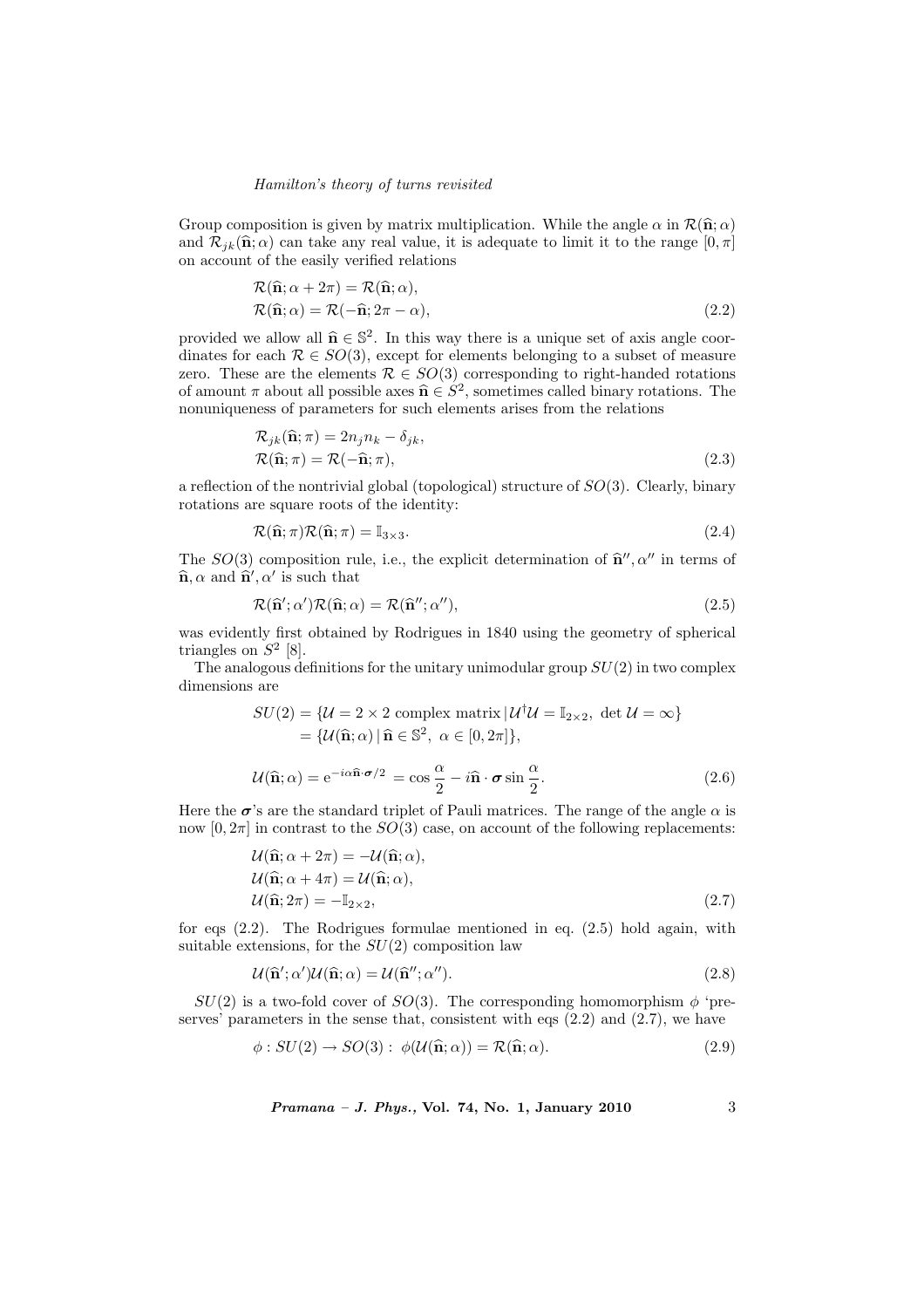

**Figure 1.** Showing the reflection  $\mathcal{P}_0(\alpha)$ .

# 3. Rotations, reflections and the origin of turns

Rotations about the z-axis, when  $\hat{\mathbf{n}} = \hat{\mathbf{e}}_3$ , form an  $SO(2)$  subgroup of  $SO(3)$ :

$$
SO(2; \hat{\mathbf{e}}_3) = \{ \mathcal{R}(\hat{\mathbf{e}}_3; \alpha) \mid \alpha \in [0, 2\pi] \} \subset SO(3),
$$
  

$$
\mathcal{R}(\hat{\mathbf{e}}_3; \alpha') \mathcal{R}(\hat{\mathbf{e}}_3; \alpha) = \mathcal{R}(\hat{\mathbf{e}}_3; \alpha''),
$$
  

$$
\alpha'' = \alpha' + \alpha \mod 2\pi.
$$
 (3.1)

Notice that since the axis  $\hat{\mathbf{e}}_3$  is kept fixed, the range of  $\alpha$  here is  $[0, 2\pi]$  and not  $[0, \pi]$ as in eq.  $(2.1)$ . The action on the x and y coordinates in the plane perpendicular to  $\hat{\mathbf{e}}_3$  is most compactly expressed in complex form:

$$
\xi = x + iy : \mathcal{R}(\hat{\mathbf{e}}_3, \alpha)\xi = \xi' = e^{i\alpha}\xi,
$$
  

$$
\begin{pmatrix} x' \\ y' \end{pmatrix} = \begin{pmatrix} \cos \alpha & -\sin \alpha \\ \sin \alpha & \cos \alpha \end{pmatrix} \begin{pmatrix} x \\ y \end{pmatrix}.
$$
 (3.2)

Let us now introduce the improper operation  $\mathcal{P}_0(\alpha)$  which is reflection within the  $x-y$  plane about the line passing through the origin  $x=y=0$  and making an angle  $\alpha$  in the positive sense with the x-axis as shown in figure 1.

In equations we have

$$
\mathcal{P}_0(\alpha)\xi = \xi' = e^{2i\alpha}\xi^*,
$$
  
\n
$$
\begin{pmatrix} x' \\ y' \end{pmatrix} = \begin{pmatrix} \cos 2\alpha & \sin 2\alpha \\ \sin 2\alpha & -\cos 2\alpha \end{pmatrix} \begin{pmatrix} x \\ y \end{pmatrix}.
$$
 (3.3)

The  $2 \times 2$  matrix  $\mathcal{P}_0(\alpha)$  obeys

$$
\mathcal{P}_0(\alpha)^T = \mathcal{P}_0(\alpha) = \mathcal{P}_0(\alpha + \pi),
$$
  
\n
$$
\mathcal{P}_0(\alpha)^2 = \mathbb{I}_{2 \times 2},
$$
  
\n
$$
\det \mathcal{P}_0(\alpha) = -1,
$$
\n(3.4)

and so we can limit  $\alpha$  here to  $[0, \pi)$ .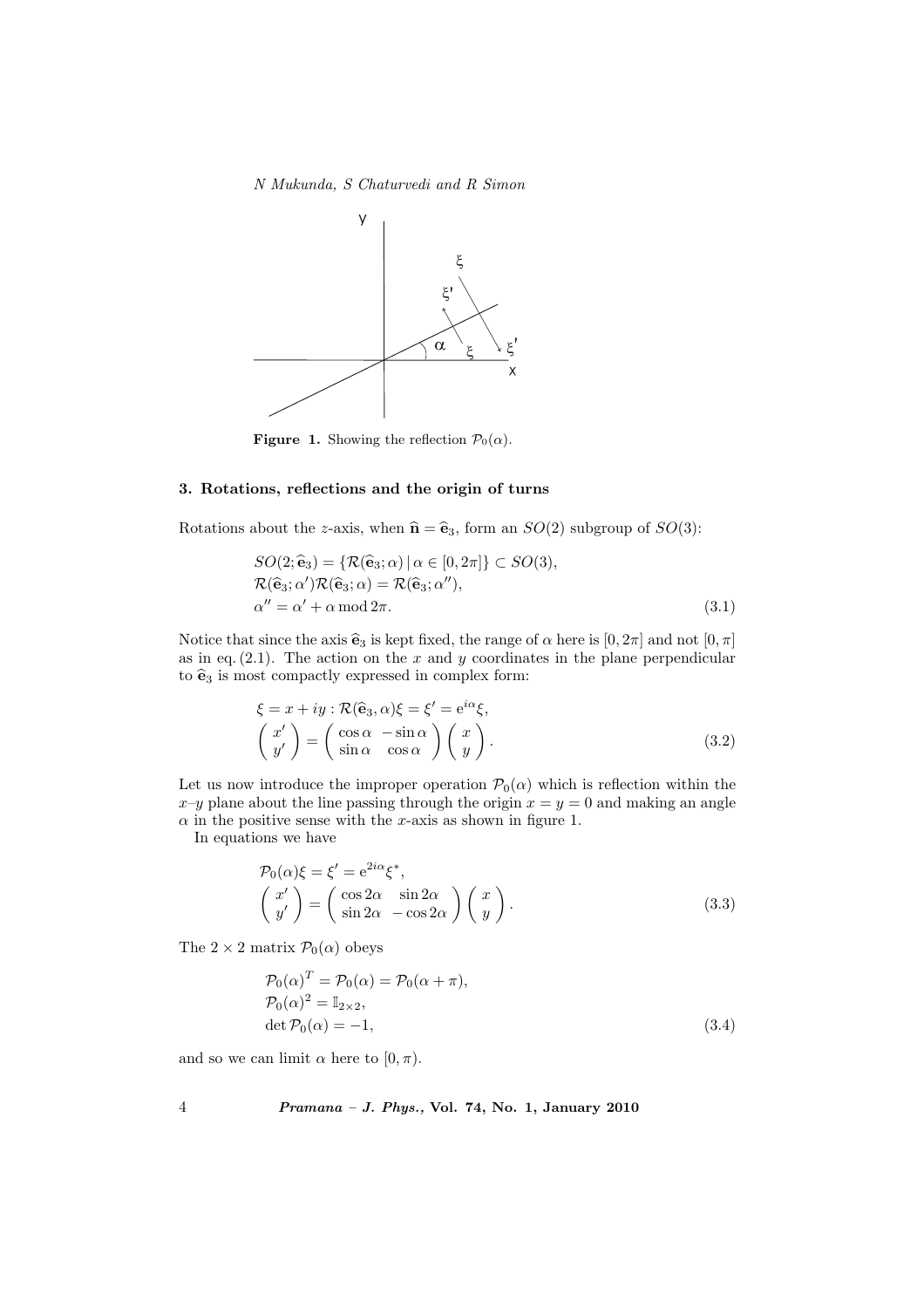

**Figure 2.** Showing the turn associated with a rotation in the  $x-y$  plane.

The resultant of two such reflections about two generally different lines is a proper rotation:

$$
\mathcal{P}_0(\beta)\mathcal{P}_0(\alpha)\xi = \mathcal{P}_0(\beta)e^{2i\alpha}\xi^* = e^{2i(\beta-\alpha)}\xi.
$$
\n(3.5)

That is,

$$
\mathcal{P}_0(\beta)\mathcal{P}_0(\alpha) = \mathcal{R}(\widehat{\mathbf{e}}_3; 2(\beta - \alpha)).
$$

That is,

$$
\mathcal{R}(\hat{\mathbf{e}}_3; \alpha) = \mathcal{P}_0(\beta + \alpha/2)\mathcal{P}_0(\beta), \quad \text{any } \beta \in [0, 2\pi). \tag{3.5}
$$

We can represent this pictorially via the diagram in figure 2. It is clear that these reflections, for different values of  $\alpha$ , do not commute. It is for this reason that  $O(2)$ is non-Abelian even though  $SO(2)$  is an Abelian group.

Remembering that  $\beta$  is arbitrary, we are immediately led to the representation of the plane rotation  $\mathcal{R}(\hat{\mathbf{e}}_3; \alpha)$  as a turn: a directed (counter-clockwise) arc of length  $\alpha/2$  located anywhere on the unit circle in the x–y plane. Again using the 'sliding' freedom – equivalence relation among arcs – we recover the composition law (3.1),

$$
\mathcal{R}(\hat{\mathbf{e}}_3; \alpha')\mathcal{R}(\hat{\mathbf{e}}_3; \alpha) = \mathcal{P}_0(\beta' + \alpha'/2)\mathcal{P}_0(\beta')\mathcal{P}_0(\beta + \alpha/2)\mathcal{P}_0(\beta),
$$
  
\n
$$
\text{any } \beta, \beta',
$$
  
\n
$$
= \mathcal{P}_0(\beta' + \alpha'/2)\mathcal{P}_0(\beta' - \alpha/2),
$$
  
\n
$$
\beta + \alpha/2 = \beta', \text{ any } \beta',
$$
  
\n
$$
= \mathcal{R}(\hat{\mathbf{e}}_3; \alpha + \alpha').
$$
\n(3.6)

The geometrical reflection construction of  $\mathcal{R}(\hat{\mathbf{e}}_3; \alpha)$  thus leads immediately to the turns picture for such rotations.

We will now generalize these considerations for rotations on a fixed plane to the full group of  $SO(3)$  rotations, but it is useful to keep the following in mind. Since  $SO(2)$  is Abelian (and continuous), the double or indeed any multiple cover of  $SO(2)$  remains isomorphic to  $SO(2)$ , displaying a kind of scale invariance. However, when we pass on from  $SO(2)$  to the full non-Abelian group  $SO(3)$ , this feature is lost, just as the scale invariance of Euclidean space is absent on the unit sphere  $\mathbb{S}^2$ .

The extension to general  $\mathcal{R}(\hat{\mathbf{n}}; \alpha)$  is straightforward. For any mutually orthogonal vectors  $\widehat{\mathbf{n}}, \widehat{\mathbf{n}}_1 \in \mathbb{S}^2$  we define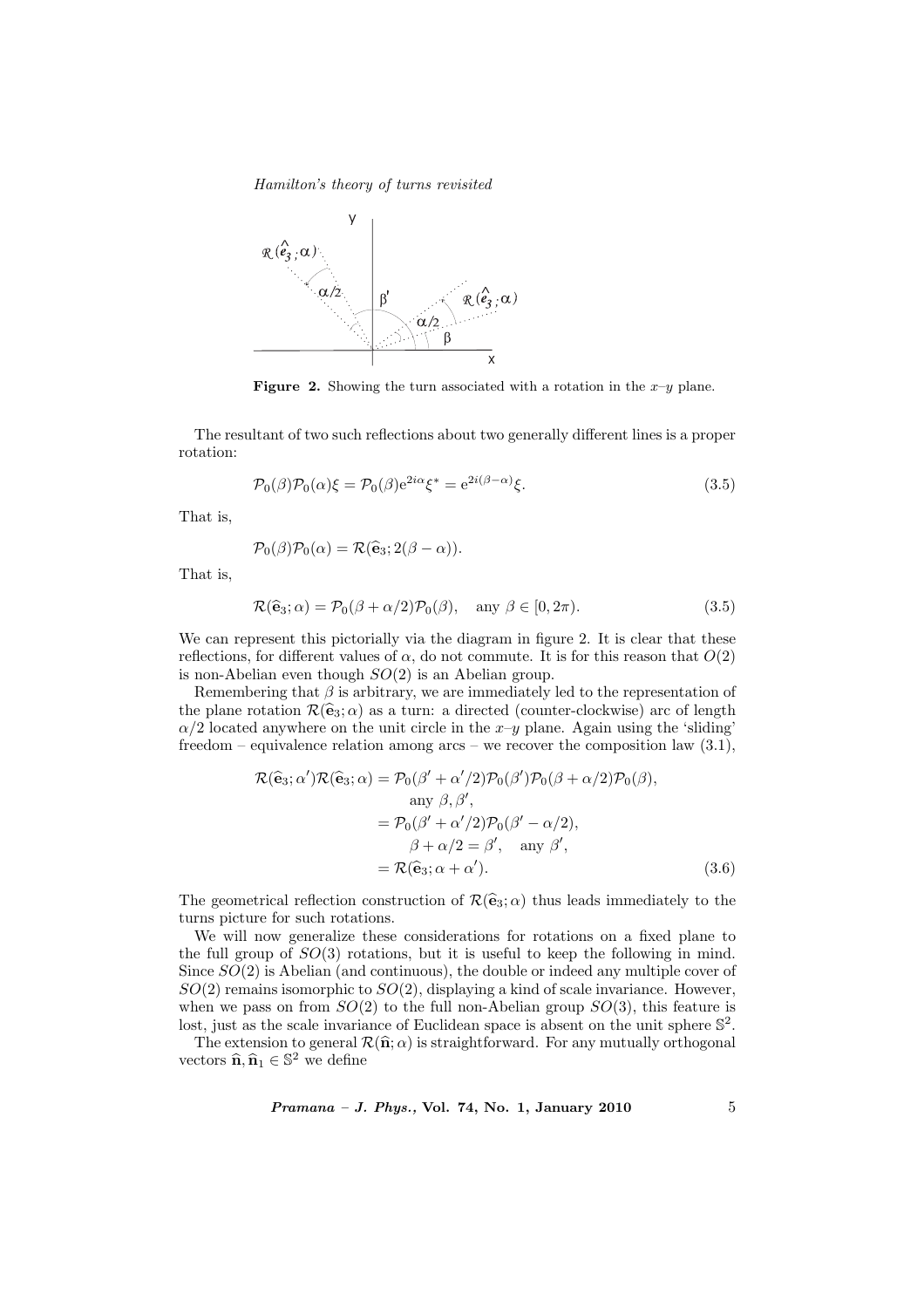

**Figure 3.** Showing the turn picture of a general rotation  $\mathcal{R}(\hat{\mathbf{n}}; \alpha)$ .

$$
\mathcal{P}(\hat{\mathbf{n}}; \hat{\mathbf{n}}_1) = \text{reflection}, \text{ in plane perpendicular to } \hat{\mathbf{n}}, \text{ in line } \hat{\mathbf{n}}_1
$$
  
= reflection about the plane spanned by  $\hat{\mathbf{n}}, \hat{\mathbf{n}}_1$ . (3.7)

Then as in eq. (3.5) we easily obtain

$$
\mathcal{R}(\hat{\mathbf{n}}; \alpha) = \mathcal{P}(\hat{\mathbf{n}}; \hat{\mathbf{n}}_2) \mathcal{P}(\hat{\mathbf{n}}; \hat{\mathbf{n}}_1),
$$
  

$$
\hat{\mathbf{n}}_1 \cdot \hat{\mathbf{n}}_2 = \cos \frac{\alpha}{2}, \quad \hat{\mathbf{n}}_1 \wedge \hat{\mathbf{n}}_2 = \hat{\mathbf{n}} \sin \frac{\alpha}{2}.
$$
 (3.8)

Clearly  $\hat{\mathbf{n}}_1, \hat{\mathbf{n}}_2$  can be any two vectors perpendicular to  $\hat{\mathbf{n}}$ , enclosing angle  $\alpha/2$ , such that  $\hat{\mathbf{n}}_1, \hat{\mathbf{n}}_2, \hat{\mathbf{n}}$  form a right-handed system. This gives the turns picture for the three-dimensional rotation  $\mathcal{R}(\hat{\mathbf{n}}; \alpha)$ :

$$
\mathcal{R}(\hat{\mathbf{n}};\alpha) = \text{any directed (by right-hand rule) arc of 'length' } \alpha/2
$$
  
along great circle on  $\mathbb{S}^2$  perpendicular to  $\hat{\mathbf{n}}$ . (3.9)

This is pictorially depicted in figure 3.

However, this expression for a general  $\mathcal R$  as a product of two  $\mathcal P$ 's is not yet in a form convenient for reading off a composition law for turns. For this we need to go back from  $\mathcal{P}$ 's to  $\mathcal{R}$ 's.

#### 4. The composition law for turns

Let us go back to the reflection  $\mathcal{P}_0(\alpha)$  of eqs (3.3), (3.4) within the x-y plane. With the understanding that z is invariant, we can extend the  $2 \times 2$  matrix of  $\mathcal{P}_0(\alpha)$  to a  $3 \times 3$  matrix retaining the same symbol for simplicity:

$$
\mathcal{P}_0(\alpha) = \begin{pmatrix} \cos 2\alpha & \sin 2\alpha & 0 \\ \sin 2\alpha & -\cos 2\alpha & 0 \\ 0 & 0 & 1 \end{pmatrix},
$$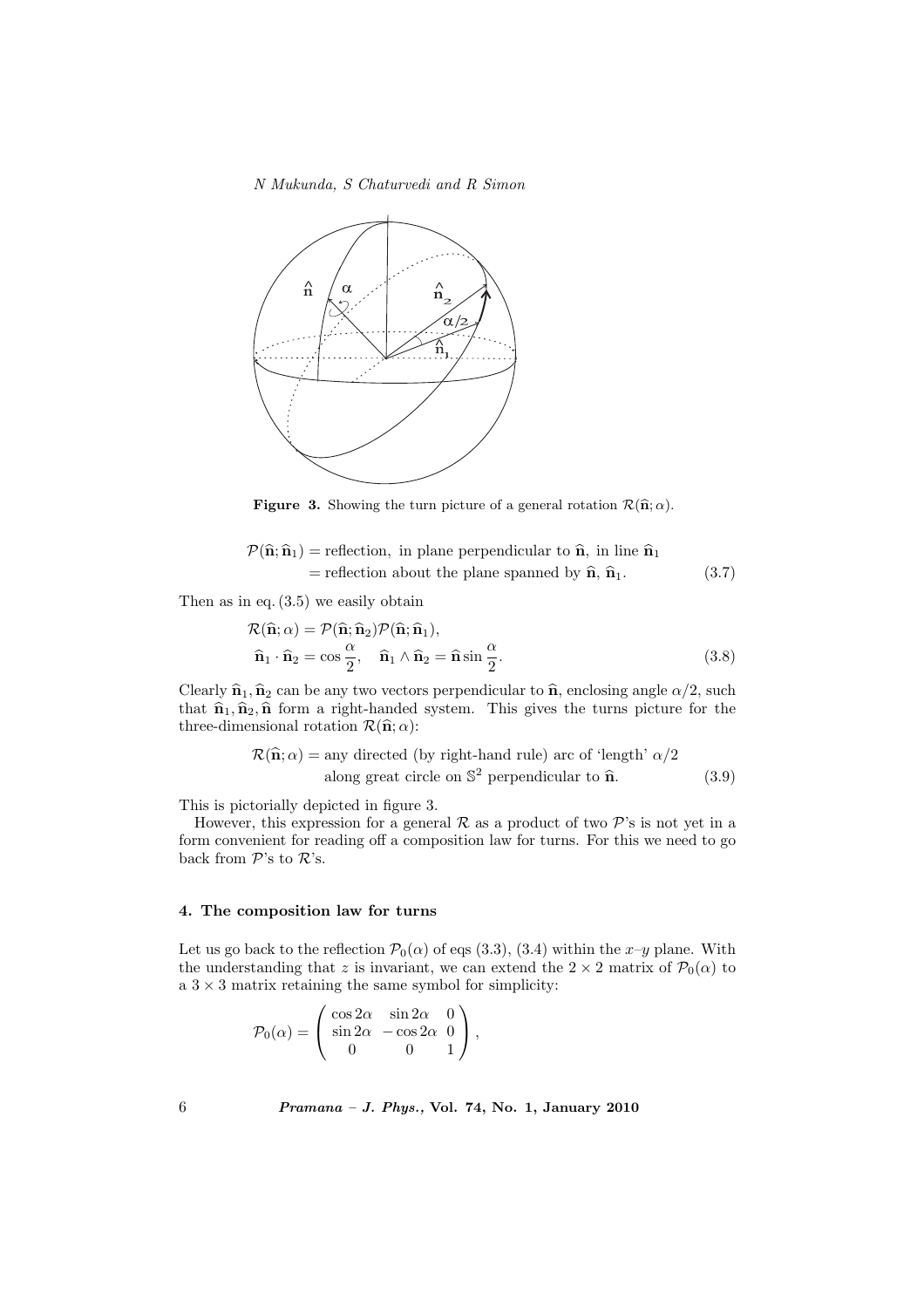$$
\mathcal{P}_0(\alpha)^T = \mathcal{P}_0(\alpha), \quad \mathcal{P}_0(\alpha)^2 = \mathbb{I}_{3 \times 3},
$$
  
det  $\mathcal{P}_0(\alpha) = -1.$  (4.1)

Therefore, since we are now in odd dimension, we see that  $-\mathcal{P}_0(\alpha)$  is a symmetric element of  $SO(3)$ , a proper binary rotation:

$$
-\mathcal{P}_0(\alpha) = \mathcal{R}(\pm \sin \alpha, \mp \cos \alpha, 0; \pi)
$$
\n(4.2)

both sign choices being allowed for binary rotations. For a general  $\mathcal{P}(\hat{\mathbf{n}}; \hat{\mathbf{n}}_1)$  defined in eq.  $(3.7)$  we can then write the  $3 \times 3$  matrix result as

$$
\mathcal{P}(\hat{\mathbf{n}}; \hat{\mathbf{n}}_1) = -\mathcal{R}(\pm \hat{\mathbf{n}} \wedge \hat{\mathbf{n}}_1; \pi). \tag{4.3}
$$

(We emphasize that the geometric meaning of the left-hand side is that it is a reflection in three dimensions in the plane perpendicular to  $\hat{\mathbf{n}} \wedge \hat{\mathbf{n}}_1$ , i.e., in the plane containing  $\hat{\mathbf{n}}$  and  $\hat{\mathbf{n}}_1$ . Thus points in this plane are unaffected. A binary rotation  $\mathcal{R}(\cdot, \pi)$  on the other hand is a reflection in three dimensions through a line, not in a plane.)

Putting this back into eq. (3.8) we have

$$
\mathcal{R}(\hat{\mathbf{n}};\alpha) = \mathcal{P}(\hat{\mathbf{n}};\hat{\mathbf{n}}_2)\mathcal{P}(\hat{\mathbf{n}};\hat{\mathbf{n}}_1) \n= \mathcal{R}(\pm \hat{\mathbf{n}} \wedge \hat{\mathbf{n}}_2;\pi)\mathcal{R}(\pm \hat{\mathbf{n}} \wedge \hat{\mathbf{n}}_1;\pi), \n\hat{\mathbf{n}}_1 \cdot \hat{\mathbf{n}}_2 = \cos \alpha/2, \quad \hat{\mathbf{n}}_1 \wedge \hat{\mathbf{n}}_2 = \hat{\mathbf{n}} \sin \alpha/2.
$$
\n(4.4)

Given  $\hat{\mathbf{n}}$  and  $\alpha$  to begin with, all four choices of signs are permitted, and  $\hat{\mathbf{n}}_1, \hat{\mathbf{n}}_2$  can be chosen freely subject to the conditions given. From the geometry involved, we see that we can simplify this to say:

$$
\mathcal{R}(\hat{\mathbf{n}};\alpha) = \mathcal{R}(\pm \hat{\mathbf{n}}_2;\pi)\mathcal{R}(\pm \hat{\mathbf{n}}_1;\pi), \text{ any signs,}
$$
  

$$
\hat{\mathbf{n}}_1 \cdot \hat{\mathbf{n}}_2 = \cos \alpha/2, \quad \hat{\mathbf{n}}_1 \wedge \hat{\mathbf{n}}_2 = \hat{\mathbf{n}} \sin \alpha/2.
$$
 (4.5)

The turn representing the element on the left runs from  $\hat{\mathbf{n}}_1$  towards  $\hat{\mathbf{n}}_2$ .

Now the composition rule is immediate. Start with elements  $\mathcal{R}(\hat{\mathbf{n}}; \alpha)$ ,  $\mathcal{R}(\hat{\mathbf{n}}'; \alpha')$ and assume  $\hat{\mathbf{n}} \neq \hat{\mathbf{n}}'$  for definiteness. In the sense of eq. (4.5), let the pair  $\hat{\mathbf{n}}_1, \hat{\mathbf{n}}_2$ go with the first element, and  $\hat{\mathbf{n}}_3, \hat{\mathbf{n}}_4$  with the second. Since the two great circles definitely intersect, we use the sliding freedom to arrange  $\hat{\mathbf{n}}_2 = \hat{\mathbf{n}}_3$  and then get

$$
\mathcal{R}(\hat{\mathbf{n}}'; \alpha')\mathcal{R}(\hat{\mathbf{n}}; \alpha) = \mathcal{R}(\hat{\mathbf{n}}_4; \pi)\mathcal{R}(\hat{\mathbf{n}}_3; \pi)\mathcal{R}(\hat{\mathbf{n}}_2; \pi)\mathcal{R}(\hat{\mathbf{n}}_1; \pi) \n= \mathcal{R}(\hat{\mathbf{n}}_4; \pi)\mathcal{R}(\hat{\mathbf{n}}_1; \pi), \quad \hat{\mathbf{n}}_2 = \hat{\mathbf{n}}_3, \n= \mathcal{R}(\hat{\mathbf{n}}''; \alpha'')
$$
\n(4.6)

the 'product' turn runs from  $\hat{\mathbf{n}}_1$  to  $\hat{\mathbf{n}}_4$ .

# 5. The  $SU(2)$  case

We can develop a similar argument now, relying more on algebraic relations than pure geometry. We begin with the general result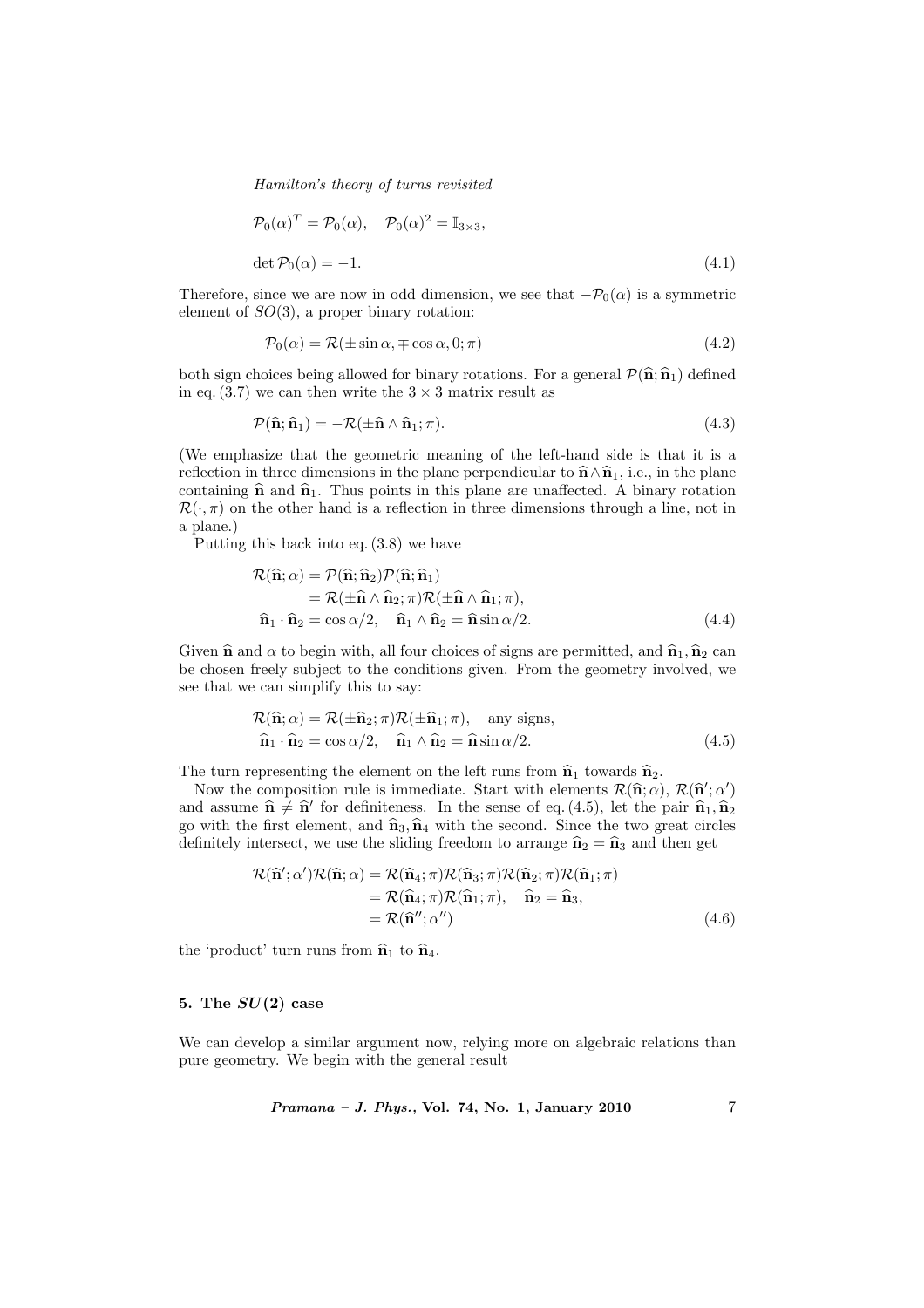$$
(\mathbf{a} \cdot \boldsymbol{\sigma}) (\mathbf{b} \cdot \boldsymbol{\sigma}) = \mathbf{a} \cdot \mathbf{b} + i\mathbf{a} \wedge \mathbf{b} \cdot \boldsymbol{\sigma}
$$
 (5.1)

involving the Pauli matrices. Now, for a general element  $\mathcal{U}(\hat{\mathbf{n}}; \alpha) \in SU(2)$  choose  $\hat{\mathbf{n}}_1$  and  $\hat{\mathbf{n}}_2$  as indicated in eqs (3.8) and (4.4), remembering however the extended range of  $\alpha$ . Then we find

$$
\mathcal{U}(\hat{\mathbf{n}};\alpha) = -\mathcal{U}(\hat{\mathbf{n}}_2;\pi)\ \mathcal{U}(\hat{\mathbf{n}}_1;\pi) \tag{5.2}
$$

which leads to the turns picture. The elements  $\mathcal{U}(\hat{\mathbf{n}}';\pi) = -i\hat{\mathbf{n}}'\cdot\sigma$  play the role of the earlier binary rotations, with the important difference that their squares are  $-\mathbb{I}_{2\times 2}$  as seen in the last line of eqs (2.7). Now for the product rule:

$$
\mathcal{U}(\hat{\mathbf{n}}'; \alpha')\mathcal{U}(\hat{\mathbf{n}}; \alpha) = \mathcal{U}(\hat{\mathbf{n}}_4; \pi)\mathcal{U}(\hat{\mathbf{n}}_3; \pi)\mathcal{U}(\hat{\mathbf{n}}_2; \pi)\mathcal{U}(\hat{\mathbf{n}}_1; \pi) \n= -\mathcal{U}(\hat{\mathbf{n}}_4; \pi)\mathcal{U}(\hat{\mathbf{n}}_1; \pi), \quad \hat{\mathbf{n}}_2 = \hat{\mathbf{n}}_3 \n= \mathcal{U}(\hat{\mathbf{n}}'; \alpha'').
$$
\n(5.3)

The sliding freedom has been used to arrange  $\hat{\mathbf{n}}_2 = \hat{\mathbf{n}}_3$ , and the turn for the product element then runs from  $\hat{\mathbf{n}}_1$  towards  $\hat{\mathbf{n}}_4$ . As in the  $SO(3)$  case, the noncommutative 'addition' of turns involves no calculations at all.

### 6. Concluding remarks

The main step leading to trivialization of the composition law for  $SO(3)$  turns is the expression (3.5) [equivalently (4.5)] of a general element  $\mathcal{R}(\hat{\mathbf{n}}; \alpha)$  in factored form, one factor each coming from the tail and the head of the turn. (This also means that the great circle arc from  $\hat{\mathbf{n}}_1$  to  $\hat{\mathbf{n}}_2$  is drawn by us to help in visualization, as eq. (4.5) does not by itself require that it be drawn.) The equation is also valid as a relation between abstract group elements, i.e., it expresses a property of the group in itself though we have obtained it through the defining three-dimensional representation.

That every  $SO(3)$  rotation is a (nonunique) ordered pair of reflections about planes is known. That the same can be realized as an ordered pair of binary rotations has the advantage that we stay within the  $SO(3)$  group without having to make a 'virtual transition' to the  $O(3)$  group. A binary rotation in three dimensions is the reflection through an axis, but this reflection (unlike reflection in a plane) is an SO(3) element.

In the case of  $SU(2)$  relation (5.2) holding in its defining representation, the representation at the level of abstract group elements involves viewing the righthand side as a product of three group elements; the negative sign on the right-hand side stands for  $-\mathbb{I}_{2\times 2}$  in the defining representation, and so for the nontrivial second element in the centre  $\mathbb{Z}_2$  of  $SU(2)$  in the abstract. However the fact that this is in the centre, and the property  $\mathcal{U}(\hat{\mathbf{n}}; \pi)^2 = -\mathbb{I}_{2\times 2}$  mentioned after eq. (5.2), together ensure the proof of the turns composition law (5.3) remains completely trivial.

We may point out that binary rotations  $\mathcal{R}(\hat{\mathbf{n}}; \pi)$  in  $SO(3)$  and the special elements  $\mathcal{U}(\hat{\mathbf{n}}; \pi)$  in  $SU(2)$  play similar roles in making composition law for turns trivial in each case. According to eq. (2.9), the former are the results of the homomorphism  $\phi: SU(2) \rightarrow SO(3)$  applied to the latter.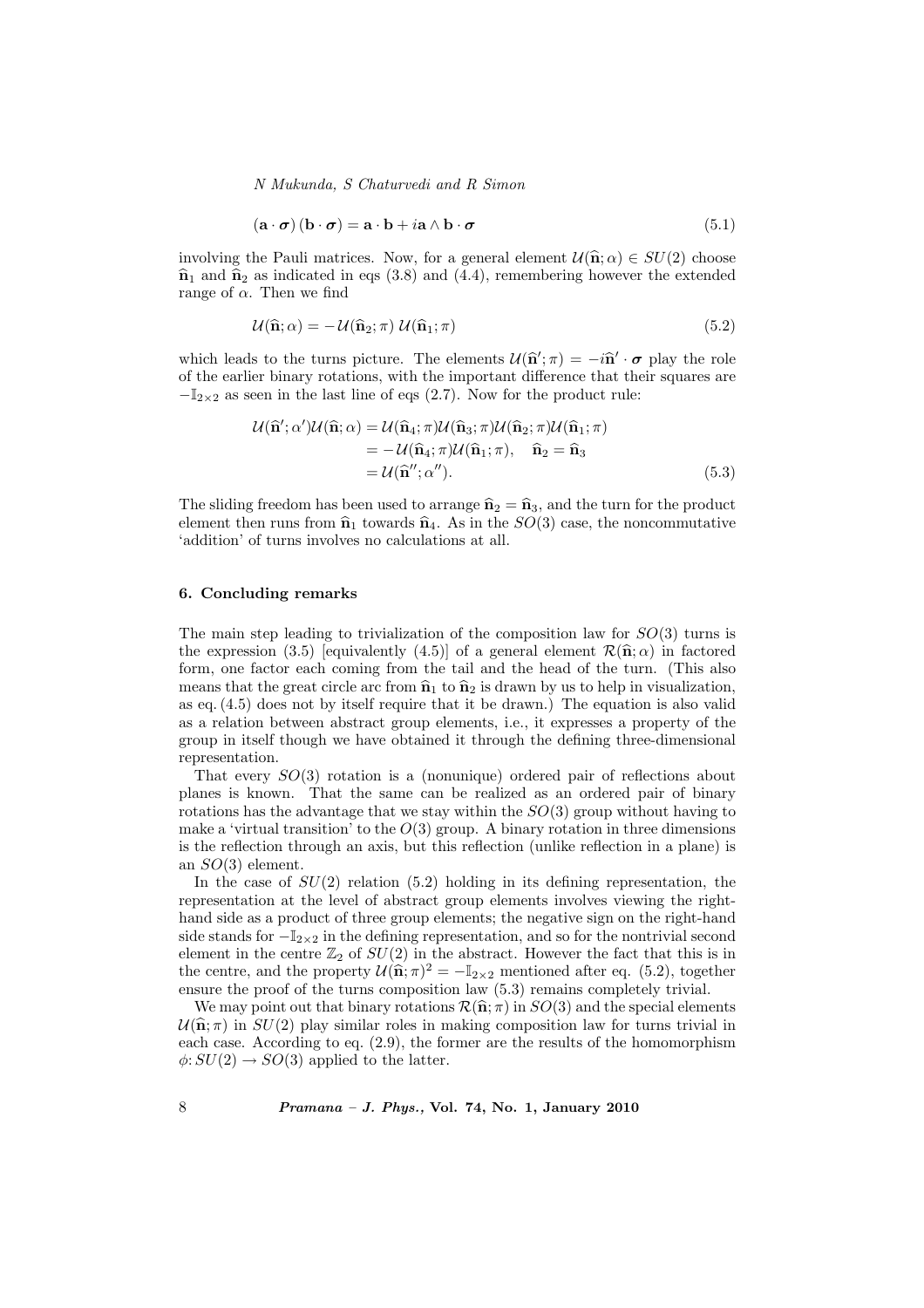

Figure 4. Showing that the length of the composed turn can be as large as the sum of the lengths of the component turns.

The important difference between  $SO(3)$  and  $SU(2)$  needs mention. In the case of  $SO(3)$ , every turn has 'arc length' not exceeding  $\pi/2$ ; while in  $SU(2)$  we encounter turns of arc length up to  $\pi$ . When we use the turns composition rule for two  $SO(3)$ elements,  $\mathcal{R}(\hat{\mathbf{n}}; \alpha)$  and  $\mathcal{R}(\hat{\mathbf{n}}'; \alpha')$ , it can happen that even though  $\alpha/2, \alpha'/2$  are both less than or at most  $\pi/2$ , their 'resultant'  $\alpha''/2$  could exceed  $\pi/2$  as indicated in figure 4.

It is true that  $\alpha''/2$ , being the length of the geodesic from  $\hat{\mathbf{n}}_1$  to  $\hat{\mathbf{n}}_4$ , is less than or equal to  $\alpha/2 + \alpha'/2$ , that is,  $\alpha''/2 \leq \pi$ ; but this allows for  $\alpha''/2 > \pi/2$ , i.e, we could have  $\pi/2 < \alpha''/2 \leq \pi$ . However, in that case we can argue as follows:

$$
\frac{\alpha''}{2}>\frac{\pi}{2}\Rightarrow\frac{(2\pi-\alpha'')}{2}<\frac{\pi}{2}
$$

and then appealing to  $\mathcal{R}(\hat{\mathbf{n}}; \alpha'') = \mathcal{R}(-\hat{\mathbf{n}}; 2\pi - \alpha'')$  we can represent the 'product' turn also by an arc of length not more than  $\pi/2$ , but with reversed sense. Such a problem is absent in the  $SU(2)$  case.

This step which may be needed in the  $SO(3)$  case motivates the following additional remarks. As is well known,  $SU(2)$  and  $SO(3)$  share a common Lie algebra as they are locally isomorphic. Nevertheless it is  $SU(2)$  that is specially associated with this Lie algebra, in the sense that it is the unique simply connected Lie group arising from this Lie algebra. Globally as a manifold  $SU(2)$  is the same as  $\mathbb{S}^3$ , while  $SO(3)$  is  $\mathbb{S}^3$  modulo the identification of 'diametrically opposite' (or antipodal) points. (Thus  $SU(2)$  is the double and universal covering group of  $SO(3)$ .) As a consequence, any (irreducible) matrix representation of the Lie algebra always exponentiates to an (irreducible) representation of  $SU(2)$ , which is faithful in only 'half' the cases. It is only in the non-faithful cases that we have an  $SO(3)$  representation. These facts ultimately underlie the comments made above in regard to turns for  $SO(3)$ .

Given any two points  $\hat{\mathbf{n}}_1, \hat{\mathbf{n}}_2 \in \mathbb{S}^2$ , we can always understand the angle between them, written as  $\alpha/2$  as in §3–5 above, to be in the range  $[0, \pi]$ :  $\hat{\mathbf{n}}_2 = \pm \hat{\mathbf{n}}_1$  correspond to  $\alpha/2 = 0$ ,  $\pi$  respectively, otherwise  $0 < \alpha/2 < \pi$ . Now if we read eq. (4.5) from left to right, i.e., we start with some  $SO(3)$  element  $\mathcal{R}(\hat{\mathbf{n}}; \alpha)$  where  $\hat{\mathbf{n}} \in S^2$ ,  $\alpha \in [0, \pi]$  and find a pair  $\hat{\mathbf{n}}_1$ ,  $\hat{\mathbf{n}}_2$  for the right-hand side, by our construction we will have  $0 \le \alpha/2 \le \pi/2$ . But if we read this equation 'backwards' and start with